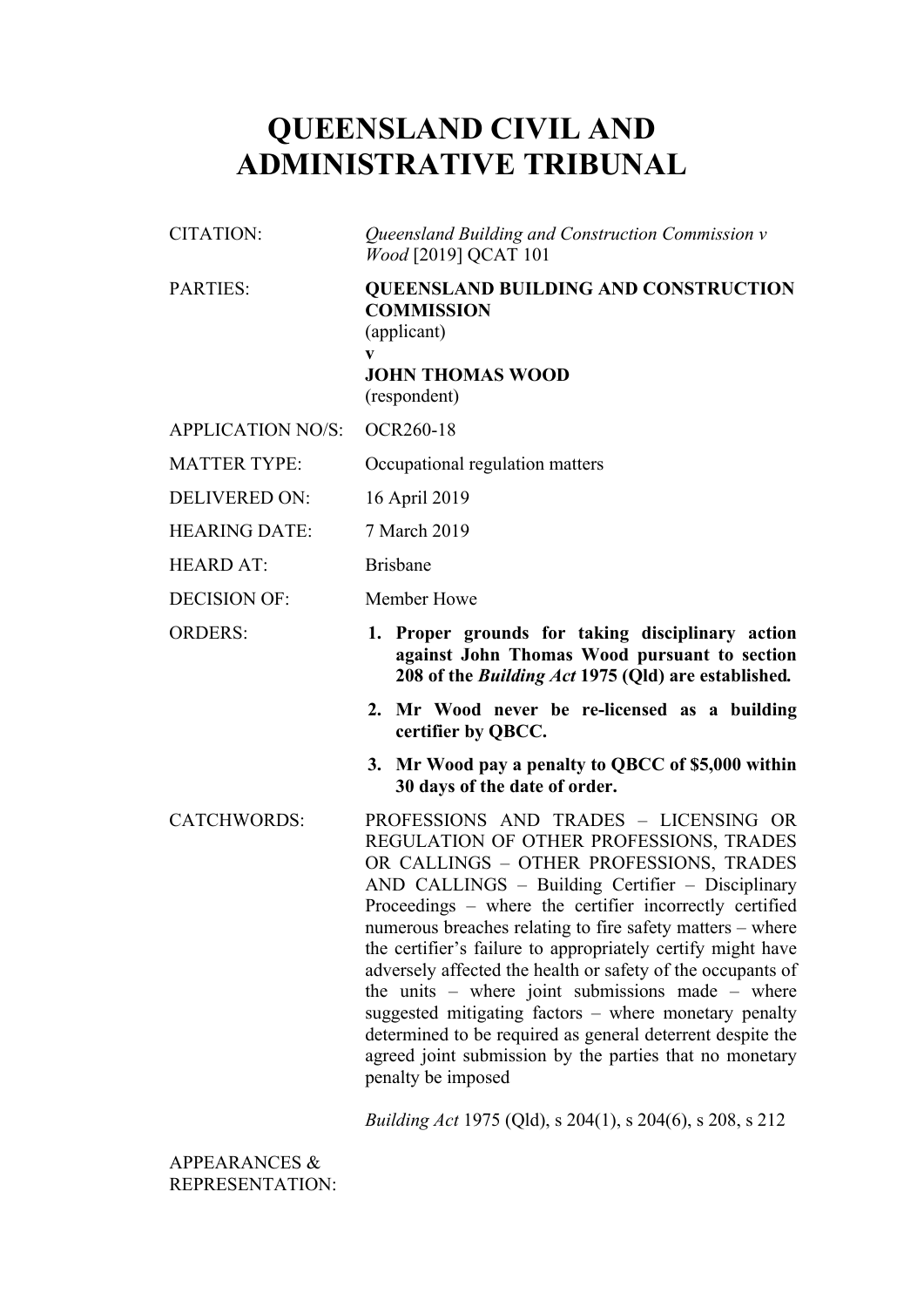Applicant: N M Cooke instructed by OBCC

Respondent: E M Turnbull, solicitor, Carter Newell

APPEARANCES:

This matter was heard and determined on the papers pursuant to s 32 of the *Queensland Civil and Administrative Tribunal Act* 2009 (Qld).

### **REASONS FOR DECISION**

- [1] Between 2002 and 2004, a residential housing complex of 302 units known as the Grange was built in 10 stages at Brendale by a builder, No Limit Pty Ltd.
- [2] Mr Wood was the primary building certifier for the building work.
- [3] The construction work had numerous defects principally concerning the fire separation walls between the adjoining residential units, and non-compliant roof spaces in adjoining units.
- [4] The defects were Category 1 defects within the meaning of the Statutory Insurance Scheme because they might have adversely affected the health or safety of the occupants of the units.
- [5] In respect of stages 1(a), 1(b) and 2 to 6, Mr Wood marked the separating walls and frame stage inspections as satisfactory, though they were not, and referred to outstanding matters as minor issues only.
- [6] With respect to stage 7, most of Mr Wood's inspection reports did not record the separating walls and frame stage inspections as satisfactory but nor did he require a reinspection. He did however make mention of outstanding minor issues in similar vein to those noted for stages 1(a), 1(b) and 2 to 6, and in respect of those stages the inspections were all certified as satisfactory. In respect of lots 713 to 719 inclusive and 723 to 726 in stage 7 he marked the inspections as satisfactory without recording any minor defects and certified the fire rated elements (certificates) as satisfactory.
- [7] With respect to stages 8 and 10, again Mr Wood did not record the separating walls and frame stage inspections as satisfactory, but again he did not require a reinspection. Again he certified the fire rated elements (certificates) as satisfactory.
- [8] The QBCC did not sight any stage inspection forms for stage 9 however Mr Wood issued a certificate of classification for all 30 dwellings comprising stage 9.
- [9] Other than for stage 9, the inspection reports confirmed that Mr Wood either considered or inspected the separating walls between the individual units.
- [10] OBCC commenced an audit of Mr Wood's work at the Grange in 2010. That investigation work was put on hold whilst the issue of necessary rectification work was resolved.
- [11] In 2015 QBCC recommenced its audit. QBCC concluded Mr Wood had engaged in professional misconduct. Mr Wood sought internal review of that decision but the decision was upheld.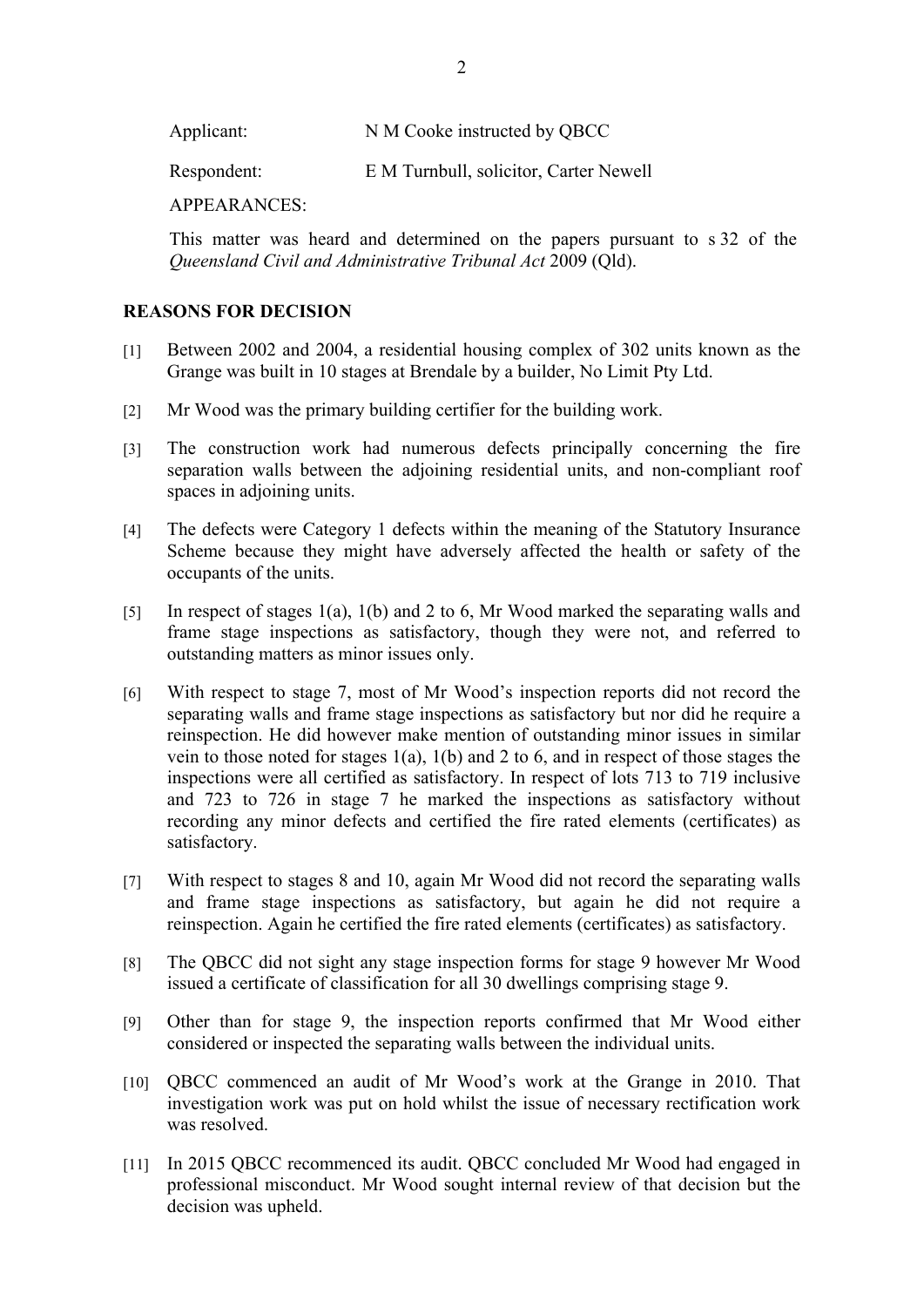[12] Mr Wood then sought external review with an application to the Tribunal that was subsequently withdrawn in February 2018. A related Supreme Court claim involving Mr Wood and others and the issue of costs of rectification at the Grange was finalised in December 2017.

## **Defects**

- [13] According to the QBCC there were numerous defects in the building work. Across nearly all of the units in the Grange development, the fire separation walls between adjoining residential units failed to comply with the requirements of the Building Code of Australia ('BCA'). The defects were category 1 defects as defined in the Statutory Insurance Scheme because it was building work that was faulty or unsatisfactory adversely affecting (or would affect) the health and safety of persons residing in or occupying the buildings.
- [14] Essentially, gaps were left in the fireproofing barriers which meant a fire could easily spread and would not long be retarded by the fireproofing barriers. The fire separating walls within all 302 dwellings contained one or more such fire safety defect.
- [15] All the separating walls required remedial work to address the non-compliance issues and to bring the development within the scope of competent and safe work under the BCA.

## **The legislation**

[16] By s 204(1) of the *Building Act* 1975 (Qld) ('BA'):

(1) After investigating a complaint or conducting an audit, QBCC must decide whether or not the building certifier has engaged in unsatisfactory conduct or professional misconduct.

[17] By s 204(6):

If QBCC decides the building certifier has engaged in professional misconduct, QBCC must apply to the Tribunal to start a disciplinary proceeding against the building certifier.

- [18] The dictionary to the BA defines professional misconduct as including:
	- (a) conduct that—
		- (i) shows incompetence, or a lack of adequate knowledge, skill, judgment, integrity, diligence or care in performing building certifying functions; and
		- (ii) compromises the health or safety of a person or the amenity of a person's property or significantly conflicts with a local planning scheme;
- [19] By s 208:
	- (1) The Tribunal may, on application by QBCC or the local government, conduct a disciplinary proceeding to decide whether proper grounds for taking disciplinary action against a building certifier are established.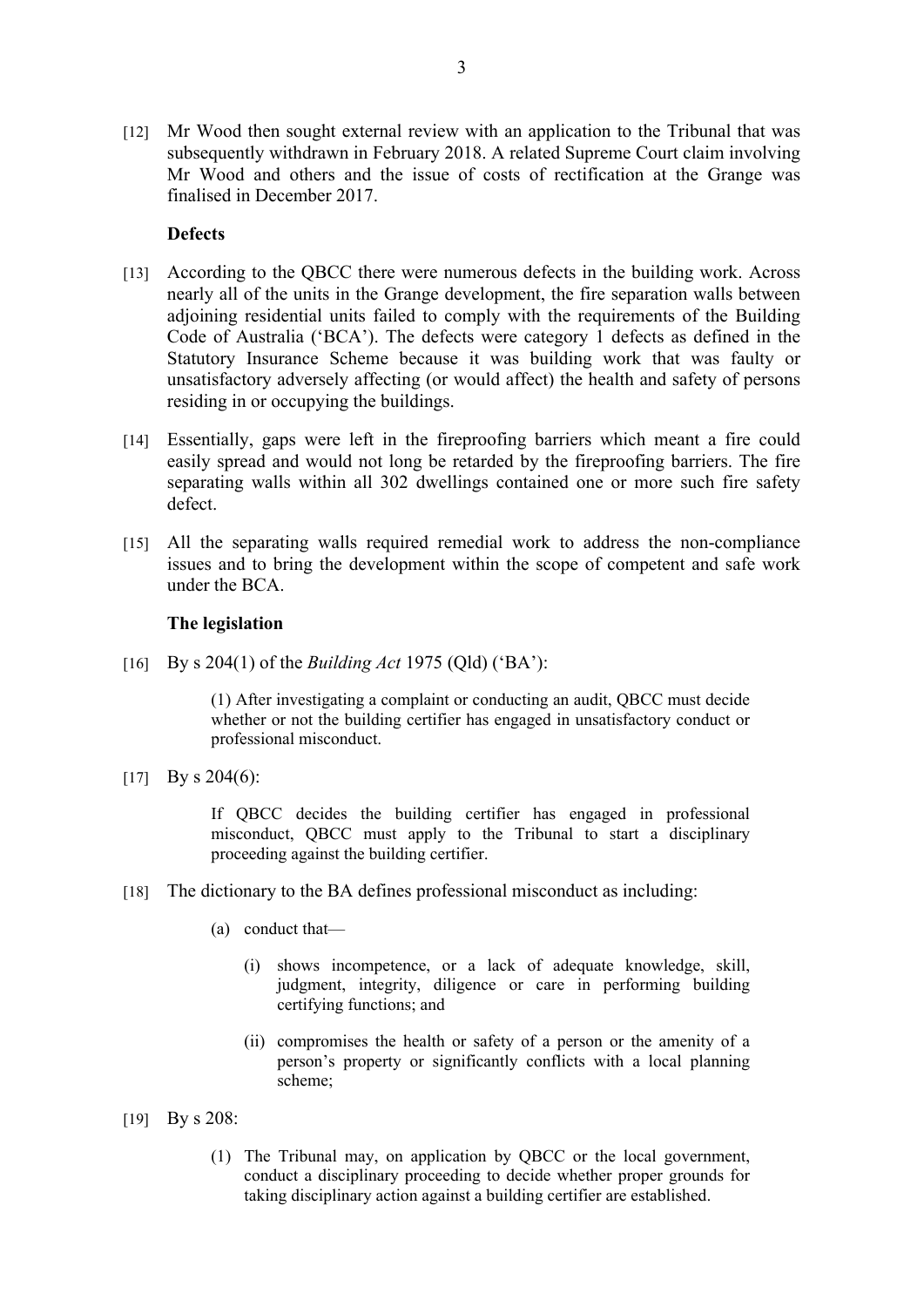- (2) For subsection (1), proper grounds exist for taking disciplinary action if the building certifier has behaved in a way that constitutes professional misconduct.
- [20] By s 212 if the Tribunal decides that proper grounds exist for taking disciplinary action against a former building certifier in the Tribunal may make various orders as detailed in that provision.
- [21] QBCC has decided Mr Wood engaged in professional misconduct and has applied to the Tribunal to start a disciplinary proceeding against him.
- [22] The matter came on for hearing on 7 March 2019 with QBCC and Mr Wood filing a joint submission. In the submission the parties say:<sup>1</sup>

Proper grounds exist for the applicant to pursue disciplinary action against the respondent for professional misconduct regarding the defects of the separating walls found within the subject building works;

The respondent is willing to allow the applicant's findings against him to be upheld, in that the respondent has behaved in a way that constitutes professional misconduct within the meaning of the Building Act in certifying the subject building works…

- [23] The intent of that statement appears to be that Mr Wood accepts that his behaviour at the Grange constituted professional misconduct.
- [24] He certainly doesn't challenge the factual scenario presented by QBCC. That factual scenario was essentially that the builder failed to build the 302 houses at the Grange development in accordance with BCA fireproofing requirements and whilst Mr Wood apparently inspected the work of the builder he either failed to notice that the fireproofing requirements of the BCA had not been met or did not understand the BCA requirements about such.
- [25] In either case the failure to adequately inspect or maintain knowledge of the applicable rules and standards and to comply with legislative requirements amounted to professional misconduct.
- [26] The instances of non-compliance are numerous, repetitive, and from the material tendered, obvious. They should have been easily identified and identifiable by a certifier.
- [27] I conclude Mr Wood's conduct showed incompetence or lack of adequate knowledge, skill, judgement, diligence and care in performing his building certification functions.
- [28] Fire separating walls protect the health and safety of people and property. They inhibit the rapid spread of fire. Mr Wood's conduct also compromised the health or safety of people or the amenity of their property.
- [29] I therefore conclude that proper grounds exist for taking disciplinary action against Mr Wood. I find his behaviour during the construction of the Grange development constituted professional misconduct as a building certifier.

<sup>1</sup> [3a] & [3b].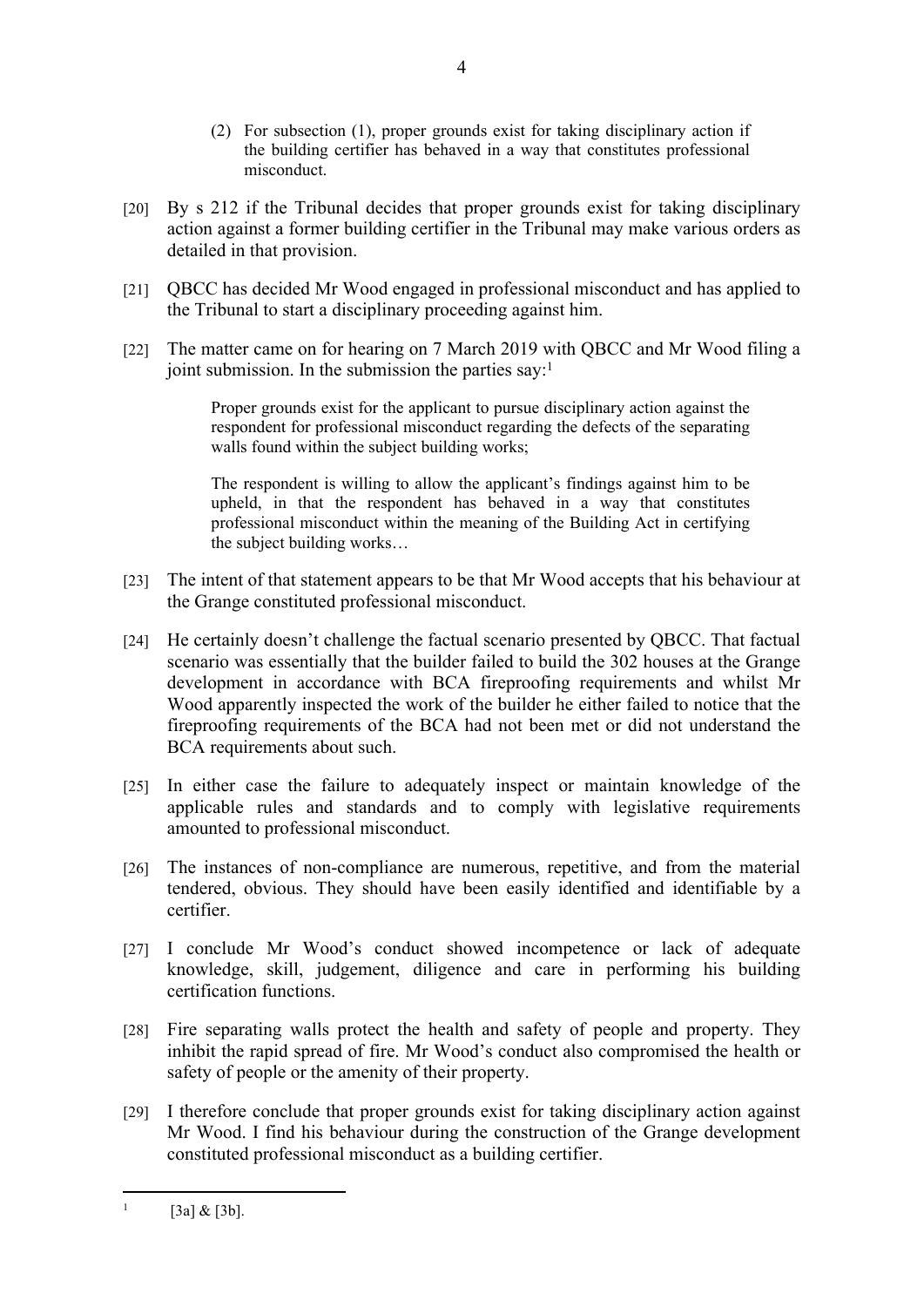### **Appropriate orders**

- [30] Given my finding that proper grounds exist for taking disciplinary action against Mr Wood I must now consider the appropriate orders that should be made consequent on that finding.
- [31] By the joint submission of QBCC and Mr Wood the submission is made that this is a matter in which it may be appropriate for the Tribunal to exercise its discretion to order that Mr Wood never be licensed or re-licensed by QBCC as a building certifier. The further submission however is that, given 'the circumstances' and in light of the following matters, no monetary financial penalty should be imposed:

a. QBCC and Mr Wood have settled the repayment of the value of the rectification work on terms which are satisfactory to the QBCC and QBCC does not seek further reimbursement or compensation from Mr Wood;

b. Mr Wood is a 72-year-old man who is remorseful for his actions, has cooperated with QBCC and who voluntarily revoked his own licence from 4 May 2011 after he retired on 8 April 2011;

c. In addition to handing in his licence Mr Wood has agreed not to undertake certification work in the future and has no intention of returning to work so his acts or omissions will not be repeated and the public will not require further protection;

d. Mr Wood has no history of previous complaints and he has accepted that there are grounds for disciplinary action to be taken against him and he has shown willing to cooperate with QBCC which demonstrates his remorse as well as acceptance of full responsibility for his conduct;

e. There is no suggestion that he was motivated by any improper purpose in relation to the manner in which the certification work was performed;

f. A considerable period of time has elapsed since he issued the certifications between 2002 and 2004;

g. He will be greatly affected by a penalty which, if ordered, will have to be paid by him personally from modest retirement income;

h. His cooperation with QBCC and acceptance that there are grounds for disciplinary action has meant that significant costs have been saved by QBCC and the Tribunal by avoiding the need for a full hearing.<sup>2</sup>

- [32] I have difficulty accepting some of the submissions.
- [33] The matter of rectification of the defective building work has been the subject of proceedings in the Supreme Court. The joint submission notes that in the Supreme Court action involving Mr Wood and others, the action was settled with the parties entering a confidential settlement arrangement with respect to costs of rectification. There were insurers involved and Mr Wood had to contribute an insurance

<sup>2</sup> Ibid [50].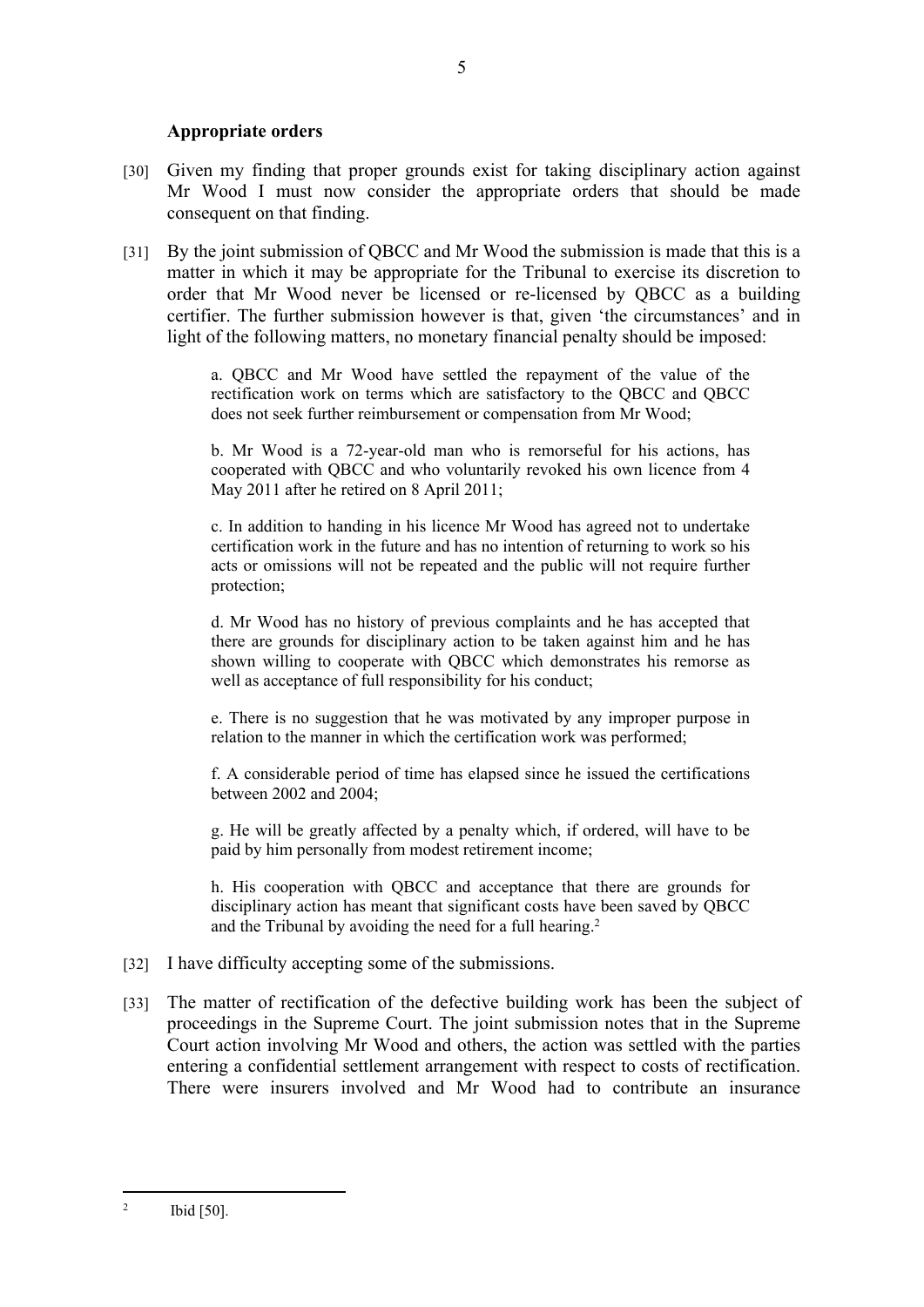deductible. It was suggested his deductible and therefore his contribution to rectification was somewhere between \$12,000 and \$20,000.<sup>3</sup>

- [34] Mr Wood has voluntarily handed in his certifier's licence. That happened 8 years ago. Given however that he is presently aged 72 years and he retired the month after handing in his certifier's licence, I cannot see that overmuch weight should be given that occurrence. It may well have been the case that he intended to retire at about the age of 64 years in any case. But again the age of retirement is fairly fluid and no longer commonly 65 years as it once was and that voluntary action is some weight in his favour.
- [35] A difficulty is that there is small evidence of remorse on Mr Wood's part evidenced in the joint submission material. He offers no explanation as to how his numerous mistakes or oversights happened and whether he now has insight into his failings as a certifier. The joint submission simply says Mr Wood is willing to allow the QBCC findings against him to be upheld.<sup>4</sup> That is no statement indicating either comprehension of his professional shortcomings or recognition of the dire consequences that may have resulted from his mistakes.
- [36] Accordingly I am left unsure whether Mr Wood completely understands the gravity of the dangers that arose consequent on his activities.
- [37] It is true however that the resolution of the proceedings has been brought about without a protracted hearing and that has resulted in significant savings of time and resources of both QBCC and the Tribunal.
- [38] I have no evidence of Mr Wood's present financial standing. There was no material filed to support the claim that a fine penalty will greatly affect him and what is described as his modest retirement income.
- [39] It has been said that the imposition of a monetary penalty will act as a deterrent to others.<sup>5</sup> Given this will be Mr Wood's first finding of professional misconduct the maximum penalty able to be imposed is a fine equivalent of 80 penalty units which currently translates to a maximum of \$8,800.<sup>6</sup>
- [40] There are a number of comparable decisions referred to in the joint submission, some of which I set out as follows.
- [41] In the matter of *QBCC v Gerhardt*<sup>7</sup> the certifier had engaged in repeated unsatisfactory conduct at 13 properties. The matter did not proceed to a hearing but was determined at compulsory conference on the joint submissions of the parties. The certifier was reprimanded and a monetary penalty of \$7,500 imposed. There was no order as to costs but there were various additional restorative orders made the extent of which are not disclosed.

<sup>3</sup> Counsel indicated the amount was less than all but one penalty imposed in comparable decisions referred to in the joint submission. Of the comparable decisions on penalty handed up, the highest penalty was imposed in *QBSA v Nunn* [2012] QCAT 589, \$20,000, and the next \$12,000 in *QBSA v Chandra* [2010] 451.

<sup>4</sup>  $^{4}$  [3b].

 $^{5}$  *QBCC v Weber (No. 2)* [2014] 532, [32].

<sup>6</sup> *Building Act* 1975 (Qld), s 212(5)(a); *Penalties and Sentences Act* 1992 (Qld), s 5(1)(e)(ii).

<sup>7</sup> [2018] QCAT (unreported) OCR075-18.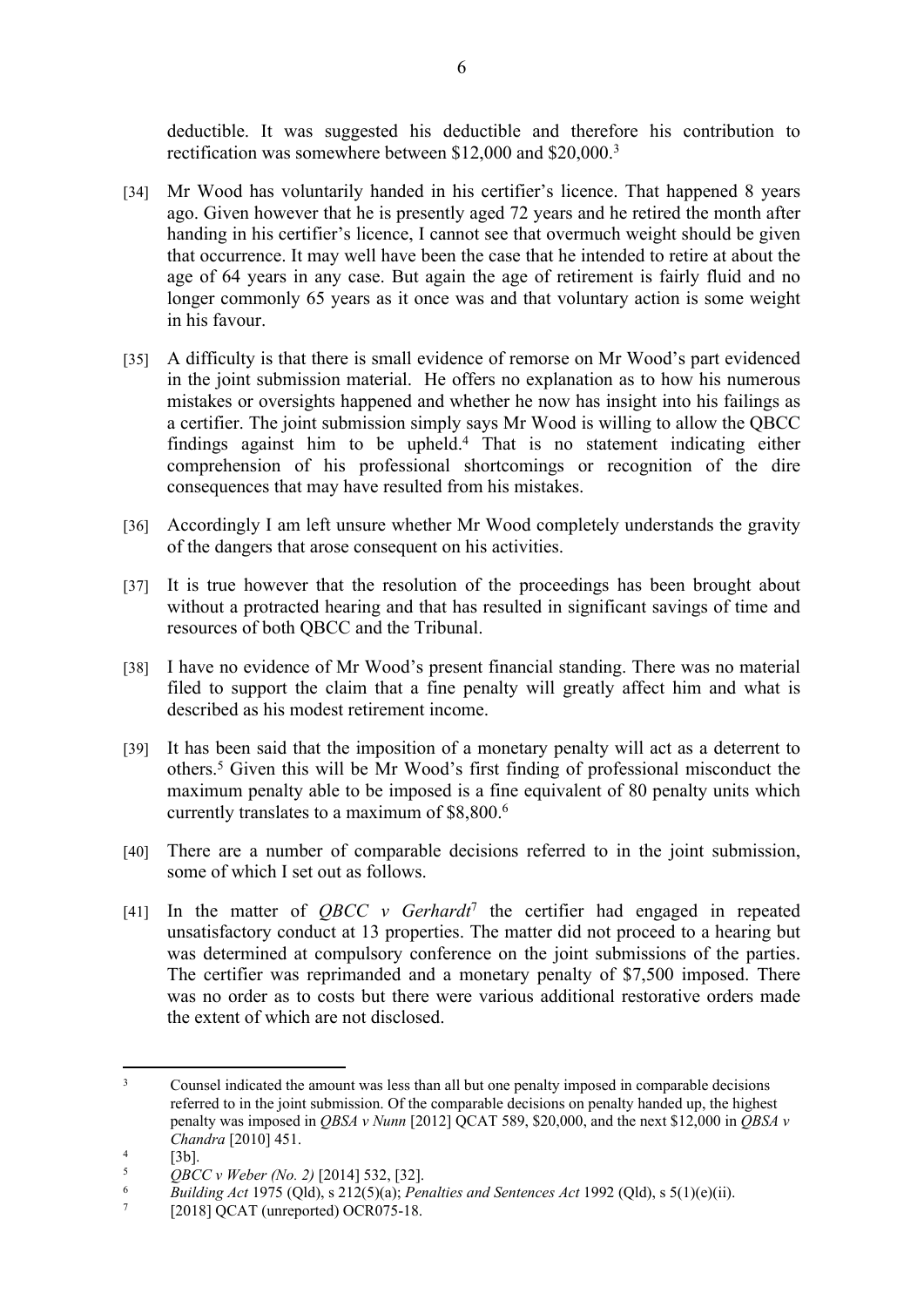- [42] In *QBCC v Mitchell<sup>8</sup>* the certifier and his company were found to have engaged in professional misconduct in Fortitude Valley by:
	- (a) failing to provide the Queensland Fire and Rescue Service with required information when issuing an interim certificate of classification;
	- (b) failing to comply with various provisions of the *Sustainable Planning Act*  2009 (Qld);
	- (c) allowing the occupation of a building when fire safety installations were inadequate; and
	- (d) in circumstances where there had been previous instances of unsatisfactory conduct.

The certifier was reprimanded and a monetary fine of \$9,000 imposed with the certifier required to pay costs of \$7,500.

- [43] Then in like named *QBCC v Mitchell*<sup>9</sup> the certifier and his company were found to have engaged in professional misconduct at Mackay with multiple contraventions of the *Building Act* including:
	- (a) failure to note information on certificates issued and consequential unsatisfactory certification of fire safety issues;
	- (b) failure to identify building works non-compliant with a Fire Engineered Alternative Solution report;
	- (c) failure to identify building work which did not comply with the BCA; and
	- (d) in circumstances where there were previous instances of unsatisfactory conduct.

The certifier was reprimanded and a monetary penalty of \$11,000 imposed and the certifier required to pay costs of \$7,500.

- [44] In *QBSA v Nunn*<sup>10</sup> the certifier failed to recognise or act on nine fire protection matters required variously throughout a holiday complex and some occurring as single instances of failure. Some were matters of unsatisfactory conduct and some amounted to professional misconduct. The parties reached agreement on penalty, which was a prohibition on holding a certifier's licence for life and a fine of \$20,000. Mr Nunn was retired as at date of hearing. As in the matter at hand, Mr Nunn initially challenged the QBSA assertions but conceded the claims against him at a compulsory conference. The Tribunal was satisfied that Mr Nunn understood and accepted the need for sanctions to deter those working in the building industry who pay less than scrupulous attention to fire safety provisions.
- [45] The matter of *Wilkins v QBSA*<sup>11</sup> concerned a certifier who certified a pool fence as compliant with the relevant safety standard when it was not. A toddler drowned as a

<sup>8</sup> [2017] QCAT (unreported) OCR035-15.

 $\overline{Q}$  $^{9}$  [2017] QCAT (unreported) OCR098-16.

 $\frac{10}{11}$  [2012] QCAT 589.

<sup>[2012]</sup> QCAT 582.